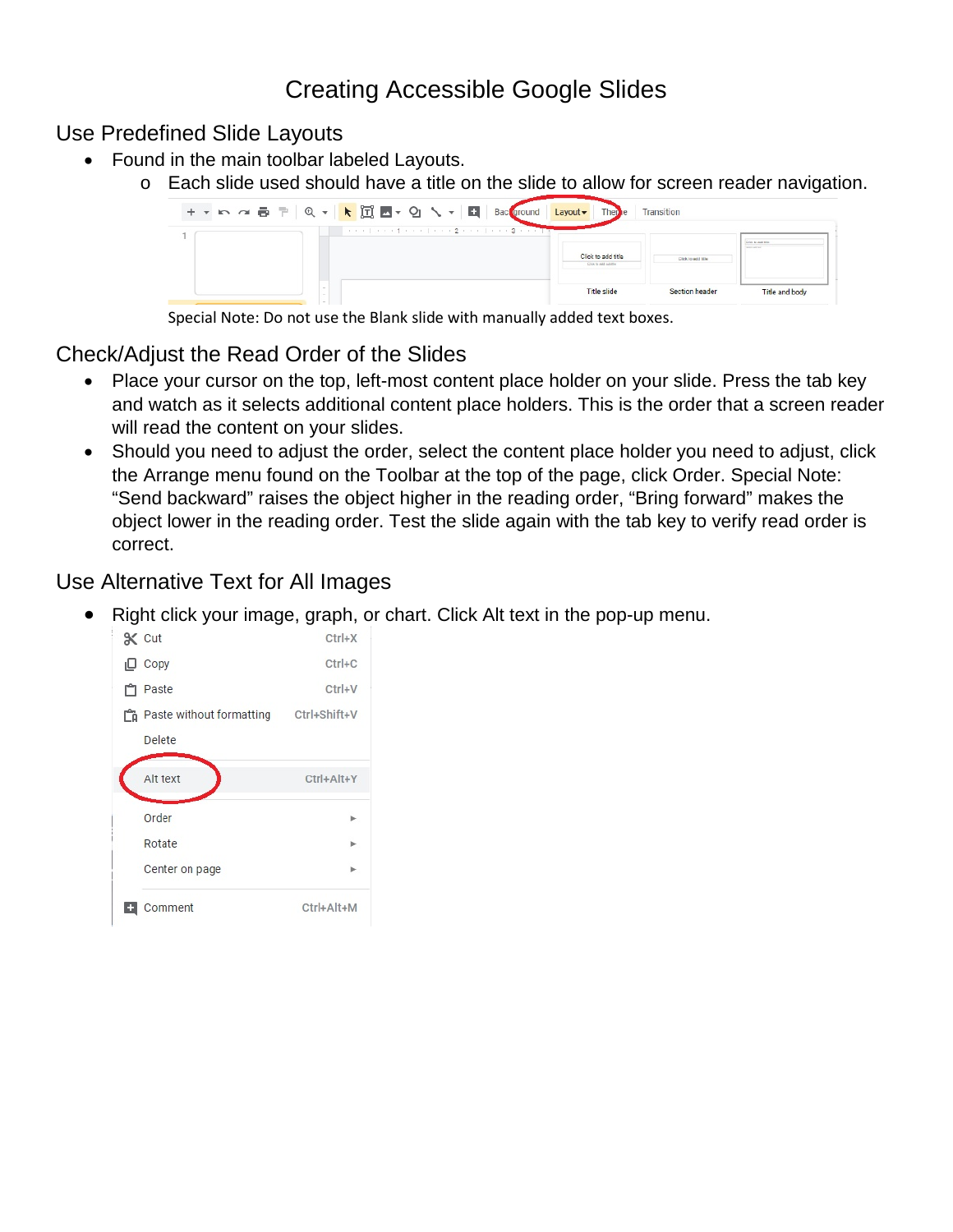• Enter your alternative text in the description text box, and click OK to save.

Special Note: Should you notice text already in this field, verify that it is an accurate description as some images from the internet will come with inaccurate alternative text.

Special Note: Should you add additional text boxes to a predesigned slide, this will also require alternative text to be added.

| your content. | Alt text is accessed by screen readers for people who might have trouble seeing                     |
|---------------|-----------------------------------------------------------------------------------------------------|
| Title         | Access for All                                                                                      |
| Description   | sticker depicting how individuals with differences may<br>access physical and virtual environments. |

## Meaningful Text for Hyperlinks

- 1. Type the meaningful text within your slide.
- 2. Highlight the text, then click the Insert Link button  $\epsilon$ <sup>D</sup> found on the tool bar. Special Note: if the insert link is not on the tool bar, click insert at the top of your page, and choose the insert link form the drop-down menu. You can also right-click the highlighted text and chose link from the pop-up menu.

|   |                             |  |  | <b>Insert</b> Format Slide Arrange |  |  |
|---|-----------------------------|--|--|------------------------------------|--|--|
|   | m Image                     |  |  |                                    |  |  |
|   | T Text box                  |  |  |                                    |  |  |
|   | (+) Audio                   |  |  |                                    |  |  |
|   | <b>WWW Video</b>            |  |  |                                    |  |  |
|   | $Q1$ Shape                  |  |  |                                    |  |  |
|   | Table                       |  |  |                                    |  |  |
|   | ili Chart                   |  |  |                                    |  |  |
|   | m Diagram                   |  |  |                                    |  |  |
|   | A Word art                  |  |  |                                    |  |  |
|   | Line                        |  |  |                                    |  |  |
|   | $\Omega$ Special characters |  |  |                                    |  |  |
|   | C Animation                 |  |  |                                    |  |  |
|   | GD Link                     |  |  | $Ctrl+K$                           |  |  |
| ы |                             |  |  | Comment Ctrl+Alt+M                 |  |  |
|   |                             |  |  |                                    |  |  |